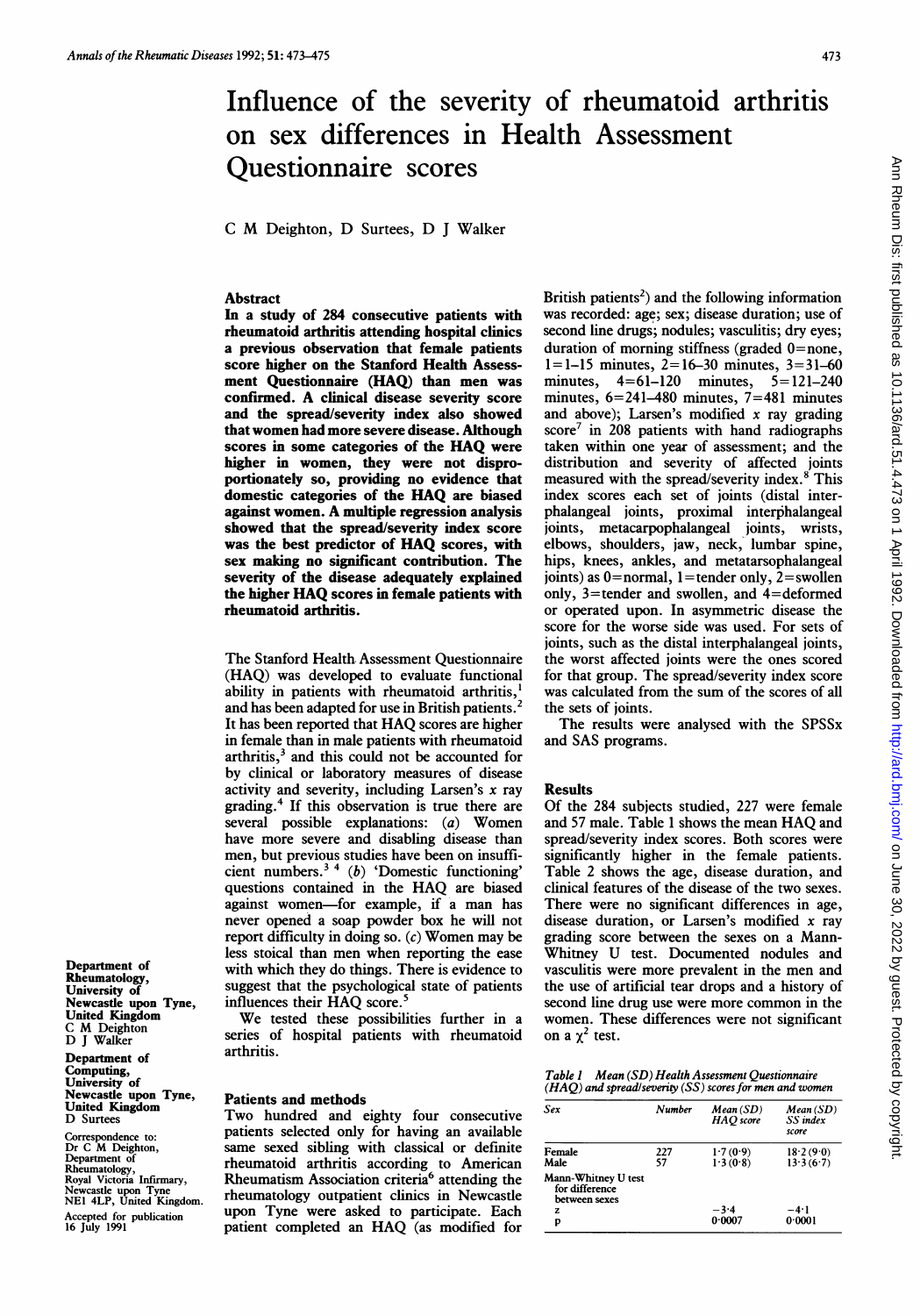The eight categories of the HAQ were analysed for differences between the sexes (Table 3). Scores in all the categories, with the exception of walking, were significantly higher in the women. We attempted to ascertain for each patient whether their score in any one category was disproportionately higher than their scores in other categories by dividing each category score by the total HAQ score, excluding the contribution made by that category. It was found that this removed the significant differences between the sexes (table 3).

A multiple regression analysis (excluding the x ray grading, which was only available for 208 of the 284 patients) was performed to examine which variables best predict the HAQ score. Care was taken to check residuals for departures from the assumptions of a linear regression analysis. No justification was found for invalidating its use. The sample size was reduced to 267 owing to individual missing values, and one observation was deleted because it was an outlying value. Table 4 summarises the multiple regression analysis procedure. The regression equation was: HAQ  $score=-0.26+0.06$ (spread/severity index score)+0 09 (duration of morning stiffness in minutes) $+0.01$  (age of patient in years). The spread/severity index score emerged as the best predictor of the HAQ score, accounting for 43% of the variance. Sex as a variable failed to make a significant contribution to the HAQ score. The analysis

Table 2 Demographic and clinical variables for the two sexes

| Variable                                                             | Female<br>$(n=227)$   | Male<br>$(n=57)$     |
|----------------------------------------------------------------------|-----------------------|----------------------|
| $Mean(SD)$ age (years)<br>Mean (SD) duration of                      | 55.8(12.1)            | 56.8(9.9)            |
| disease (vears)                                                      | 12.5(12.2)            | 11.9(11.1)           |
| Mean (SD) modified Larsen's                                          |                       |                      |
| radiographic grading<br>$No$ $\left(\frac{9}{6}\right)$ with nodules | 22.7(11.2)<br>77 (34) | 19.8(10.1)<br>24(42) |
|                                                                      |                       |                      |
| No (%) with vasculitis<br>No (%) using artificial                    | 8(4)                  | 3(5)                 |
| tear drops                                                           | 37(16)                | 6(11)                |
| No (%) with history of second<br>line drug use                       | 144(63)               | 32(56)               |

was repeated for the 208 patients for whom the x ray grading was available. In this model the spread/severity index score accounted for 44-8% of the variance, morning stiffness  $8.8\%$ , age 4.8%, sex  $3.5\%$ , and x ray grading  $3.3\%$ .

## **Discussion**

In agreement with a small previous study<sup>3</sup> we have confirmed <sup>a</sup> significantly higher HAQ score in women than in men. This was found despite a lack of difference between the sexes for age, disease duration, x ray grading, and extra-articular manifestations. The higher score on the clinical score of disease severity (spread/ severity index) in the female patients was highly significant, and this was not explained by age or disease duration. Several previous studies suggest more disabling disease in women,<sup>9</sup> though, as in this study, a greater prevalence of nodules and vasculitis in men.'4

The significant differences between the sexes in the scores on eight categories of the HAQ were removed by correcting for the total HAQ score, suggesting that there is no evidence that categories of the HAQ are biased against women.

The stepwise multiple regression analysis showed that by far the best predictor of HAQ score is the spread/severity index score, accounting for  $43\%$  of the variance. Interestingly, duration of morning stiffness emerged at step 2, but we found no significant difference between women and men for this variable (medians one hour and 30 minutes respectively;  $p=0.36$  on a Mann-Whitney U test). This suggests that the patients' perceptions of disease activity may influence their completion of the HAQ irrespective of their sex, which did not appear as a significant contributing variable in the model.

In conclusion, rheumatoid articular disease severity seems to be worse in women than in men, as measured by the spread/severity index. There is no evidence to suggest that any HAQ categories are significantly biased against women. The best predictor of HAQ score was

|  |  |  | Table 3 $\;$ Mean scores on categories of the Health Assessment Questionnaire (HAQ) for the two sexes |
|--|--|--|-------------------------------------------------------------------------------------------------------|
|--|--|--|-------------------------------------------------------------------------------------------------------|

| HAO category      | Mean score    |      | Mann-Whitney<br>$U$ test <sup><math>*</math></sup> | Mann-Whitney<br>U test† |
|-------------------|---------------|------|----------------------------------------------------|-------------------------|
|                   | <b>W</b> omen | Men  | (p value)                                          | $(p$ values)            |
| <b>Dressing</b>   | 1.7           | l·3  | 0.004                                              | 0.46                    |
| <b>Rising</b>     | ŀ4            | ŀ١   | 0.04                                               | 0.57                    |
| Eating            | 1.7           | 1.3  | 0.02                                               | 0.47                    |
| Walking           | ŀ4            | ŀ١   | 0.14                                               | 0.60                    |
| Hygiene           | 1.8           | ŀ4   | 0.008                                              | 0.83                    |
| Reach             | 2.0           | ŀ5   | 0.0002                                             | 0.74                    |
| Grip              | 2.0           | l .5 | 0.0004                                             | 0.30                    |
| <b>Activities</b> | 1.9           | ŀ4   | 0.004                                              | 0.71                    |

\*This column tests for significant differences for the HAQ category scores between the two sexes.<br>†This column tests for significant differences for the HAQ category score divided by the total HAQ score, excluding the cont made by that category for each patient-for example, dressing score/(total HAQ score-dressing score).

Table 4 Summary of a stepwise multiple regression analysis to predict Health Assessment Questionnaire scores

| Step | Variable entered                 | Partial $R^2$ | Model $R^2$ |        | p Value |  |
|------|----------------------------------|---------------|-------------|--------|---------|--|
|      | Spread/severity<br>index score   | 0.43          | 0.43        | 197.4  | 0.0001  |  |
| 2    | Duration of<br>morning stiffness |               |             |        |         |  |
|      | in minutes                       | 0.05          | 0.48        | 25.1   | 0.0001  |  |
|      | Age in years                     | 0.02          | 0.50        | $11-3$ | 0.0009  |  |